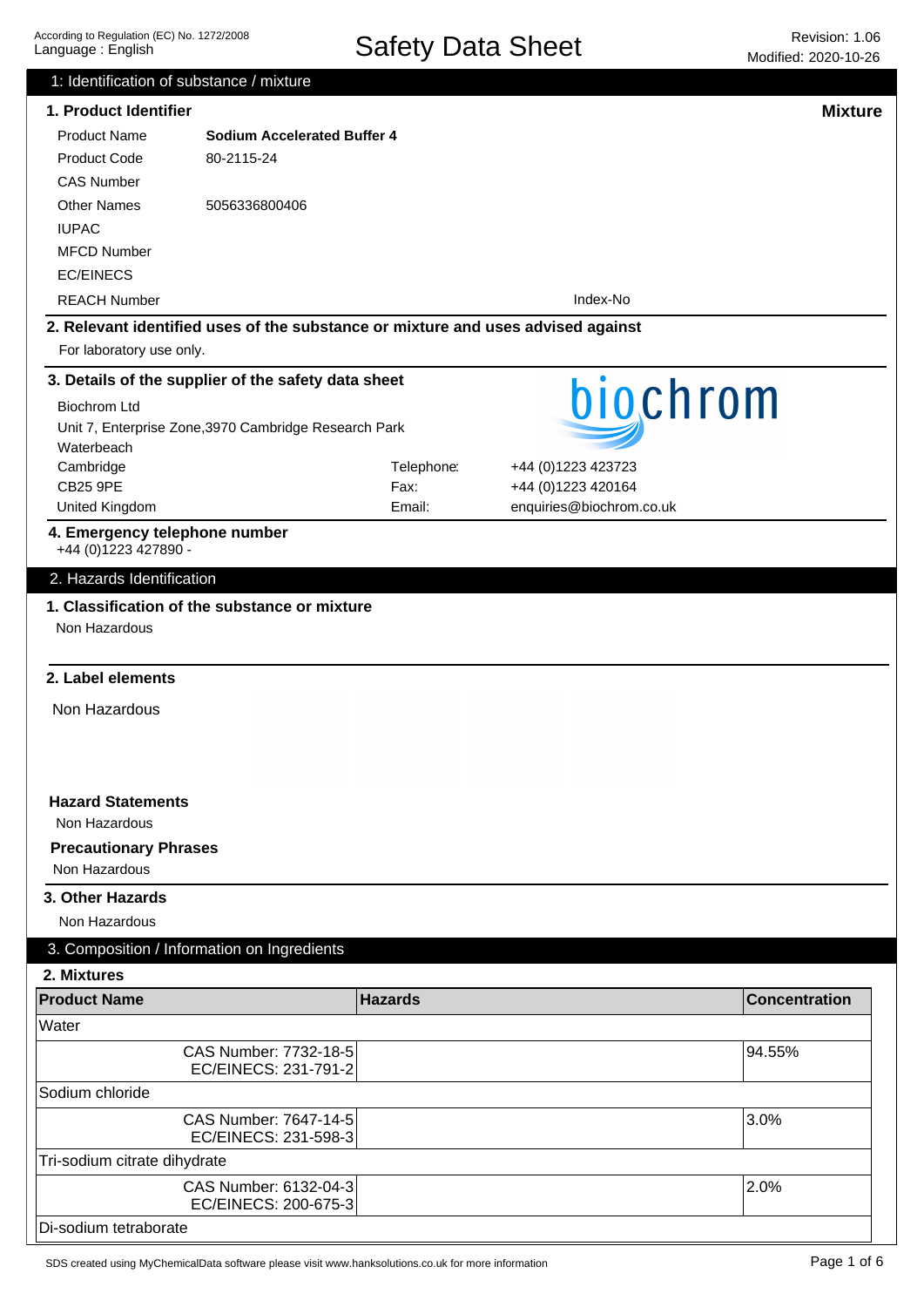# Safety Data Sheet Revision: 1.06

Modified: 2020-10-26

|                                                                | CAS Number: 1330-43-4 H360FD Repr. 1B<br>EC/EINECS: 215-540-4                                                         | 0.25% |  |  |
|----------------------------------------------------------------|-----------------------------------------------------------------------------------------------------------------------|-------|--|--|
| Octanoic acid                                                  |                                                                                                                       |       |  |  |
|                                                                | CAS Number: 124-07-2<br>EC/EINECS: 204-677-5                                                                          | 0.1%  |  |  |
| Boric acid                                                     |                                                                                                                       |       |  |  |
|                                                                | CAS Number: 10043-35-3 H360FD Repr. 1B<br>EC/EINECS: 233-139-2                                                        | 0.1%  |  |  |
| 4. First Aid Measures                                          |                                                                                                                       |       |  |  |
|                                                                | 1. Description of first aid measures                                                                                  |       |  |  |
| <b>Skin Contact</b>                                            | Wash immediately with plenty of soap and water.                                                                       |       |  |  |
| <b>Eye Contact</b>                                             | Rinse opened eye for several minutes under running water.                                                             |       |  |  |
| Ingestion                                                      | Do not induce vomiting.<br>Wash out mouth with water.<br>Consult a doctor.                                            |       |  |  |
| Inhalation                                                     | Supply fresh air; consult a doctor in case of complaints.                                                             |       |  |  |
|                                                                | 2. Most important symptoms and effects                                                                                |       |  |  |
|                                                                | There may be irritation and redness.                                                                                  |       |  |  |
| No additional measures required                                | 3. Indication of any immediate medical attention                                                                      |       |  |  |
| 5. Firefighting measures<br>1. Extinguishing Media<br>Suitable | Suitable extinguishing media for surrounding fire should be used.                                                     |       |  |  |
| Unsuitable                                                     | N/A                                                                                                                   |       |  |  |
|                                                                | 2. Special Hazards arising from the substance or mixture                                                              |       |  |  |
| N/A                                                            |                                                                                                                       |       |  |  |
| 3. Advice for Fire Fighters                                    |                                                                                                                       |       |  |  |
| protective gear                                                | As in any fire, wear self-contained breathing apparatus pressure-demand, MSHA/NIOSH (approved or equivalent) and full |       |  |  |
| 6. Accidental Release Measures                                 |                                                                                                                       |       |  |  |
| 1. Personal Precautions                                        |                                                                                                                       |       |  |  |
|                                                                | Refer to section 8 of SDS for personal protection details.                                                            |       |  |  |
| 2. Environmental Precautions                                   |                                                                                                                       |       |  |  |
|                                                                | Do not discharge into drains or rivers.<br>Do not allow to enter sewers / surface or ground water.                    |       |  |  |
| 3. Methods & Materials                                         |                                                                                                                       |       |  |  |
| Mix with sand or vermiculite.                                  | Transfer to a closable, labelled salvage container for disposal by an appropriate method.                             |       |  |  |
|                                                                | 4. Preventing the occurrence of secondary hazards.                                                                    |       |  |  |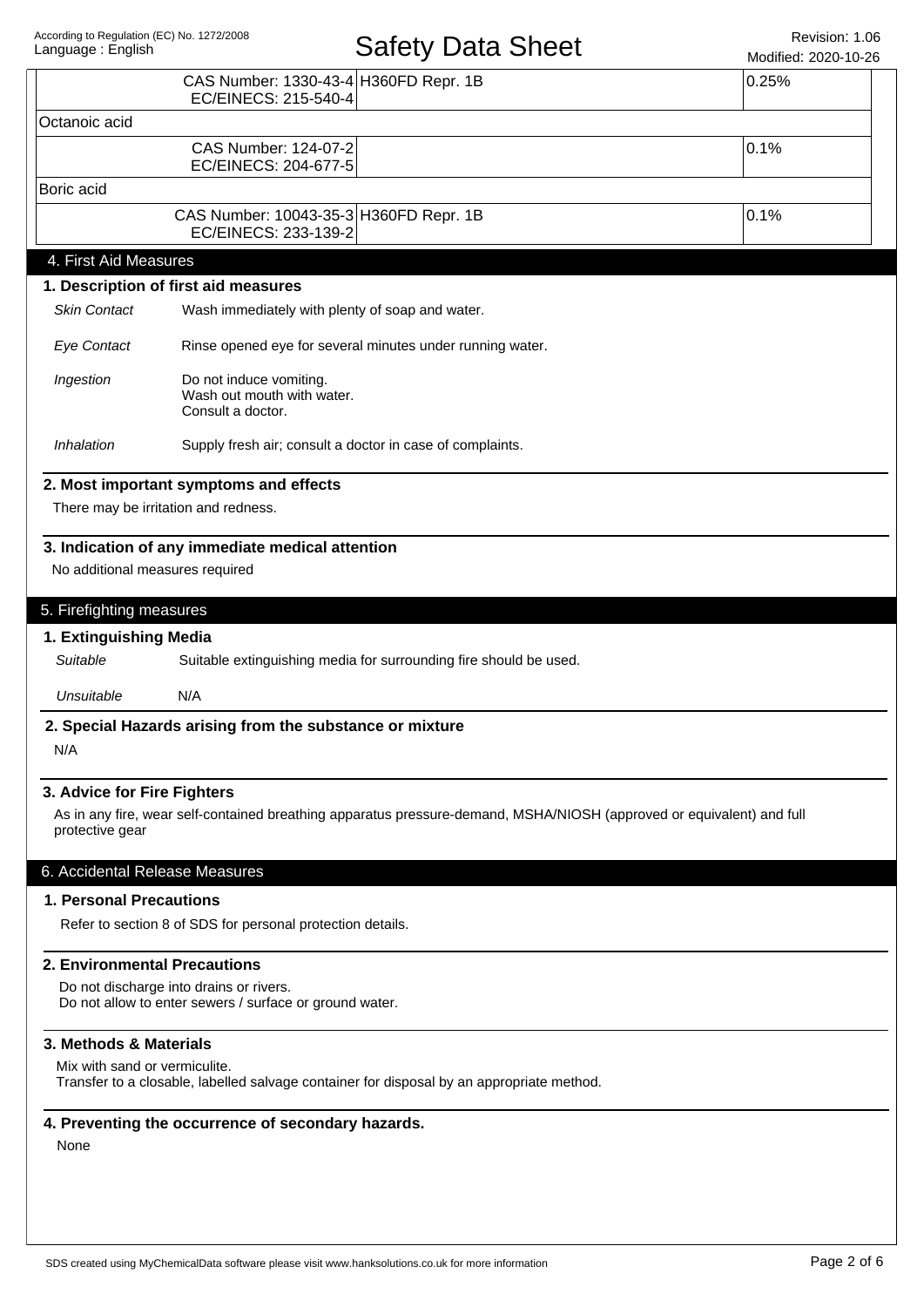7.Handling and Storage

Safety Data Sheet Revision: 1.06

## Other advice No further information available. Maintaining Integrity Storage Controls Managing Storage Risks **2. Conditions for safe storage, including any incompatibilities** Store in cool, well ventilated area. Keep container tightly closed. Keep away from direct sunlight. No special requirements No special requirements **1. Personal Precautions** Ensure there is sufficient ventilation of the area. Protection against No special requirements explosions and fires Safe Handling General protective and hygiene measures The standard precautionary measures should be adhered to when handling Engineering measures Ensure there is sufficient ventilation of the area. Eye / Face Protection Safety Glasses. Hand protection Nitrile gloves. Respiratory protection Respiratory protection not required. Skin protection Protective clothing. **2. Exposure Controls** For Laboratory use only. To be used with Biochrom Amino Acid Analyzers. **3. Specific End Uses** 8. Exposure Controls/Personal Protection **1. Control Parameters** No Data Available

Other personal protection advice No data.

## 9. Physical and Chemical Properties

#### **1. Physical and Chemical Properties**

| Appearance                                   | Clear liquid      |
|----------------------------------------------|-------------------|
| Odour                                        | No Data Available |
| Odour threshold                              | No Data Available |
| PH.                                          | 9.23              |
| Melting point / Freezing point               | No Data Available |
| Initial boiling point and boiling range      | No Data Available |
| Flash point                                  | No Data Available |
| Evaporation rate                             | No Data Available |
| Flammability(solid,gas)                      | No Data Available |
| Upper/lower flammability or explosive limits | No Data Available |
| Vapour pressure                              | No Data Available |
| Vapour density                               | No Data Available |
| Relative density                             | No Data Available |
| Solubility(ies):                             | Water soluble     |
| Partition coefficient: n-octanol/water       | No Data Available |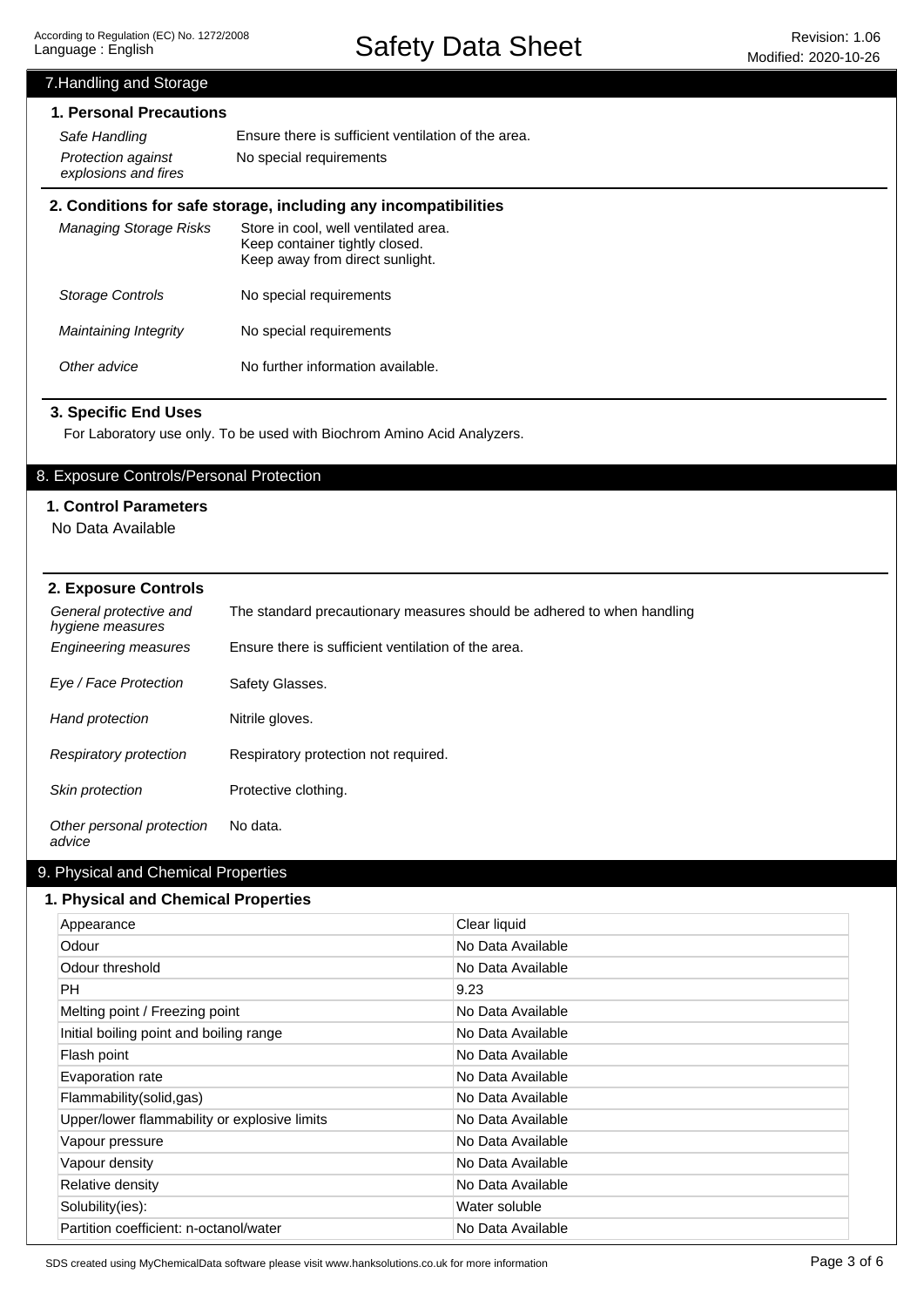## Safety Data Sheet Revision: 1.06

| Auto-ignition temperature   | No Data Available |
|-----------------------------|-------------------|
| Decomposition temperature   | No Data Available |
| Viscosity                   | No Data Available |
| <b>Explosive properties</b> | No Data Available |
| <b>Oxidising properties</b> | No Data Available |

#### **2. Other Information**

No additional information available

## 10. Stability and Reactivity

### **1. Reactivity**

No unusual reactivity

## **2. Stability**

Stable at room temperature.

## **3. Possibility of Hazardous Reactions**

No hazardous reactions known.

## **4.Conditions to Avoid**

Direct Sunlight.

## **5. Incompatible Materials**

Strong oxidizing agents.

### **6. Hazardous Decomposition Products**

In combustion emits toxic fumes.

## 11. Toxicology information

**1. Information**

| <b>Acute Toxicity</b>                | No information available |
|--------------------------------------|--------------------------|
| Skin corrosion/irritation            | No information available |
| Serious eye<br>Damage/irritation     | No information available |
| Respiratory or skin<br>sensitisation | No information available |
| Germ Cell mutagenicity               | No information available |
| Carcinogenicity                      | No information available |
| Reproductive toxicity                | No information available |
| STOT-single exposure                 | No information available |
| STOT-repeated exposure               | No information available |
| Aspiration hazard                    | No information available |

#### **2. Additional**

No additional information available

## 12. Ecological Information

#### **1. Toxicity**

No information available

### **2. Persistence and degradability**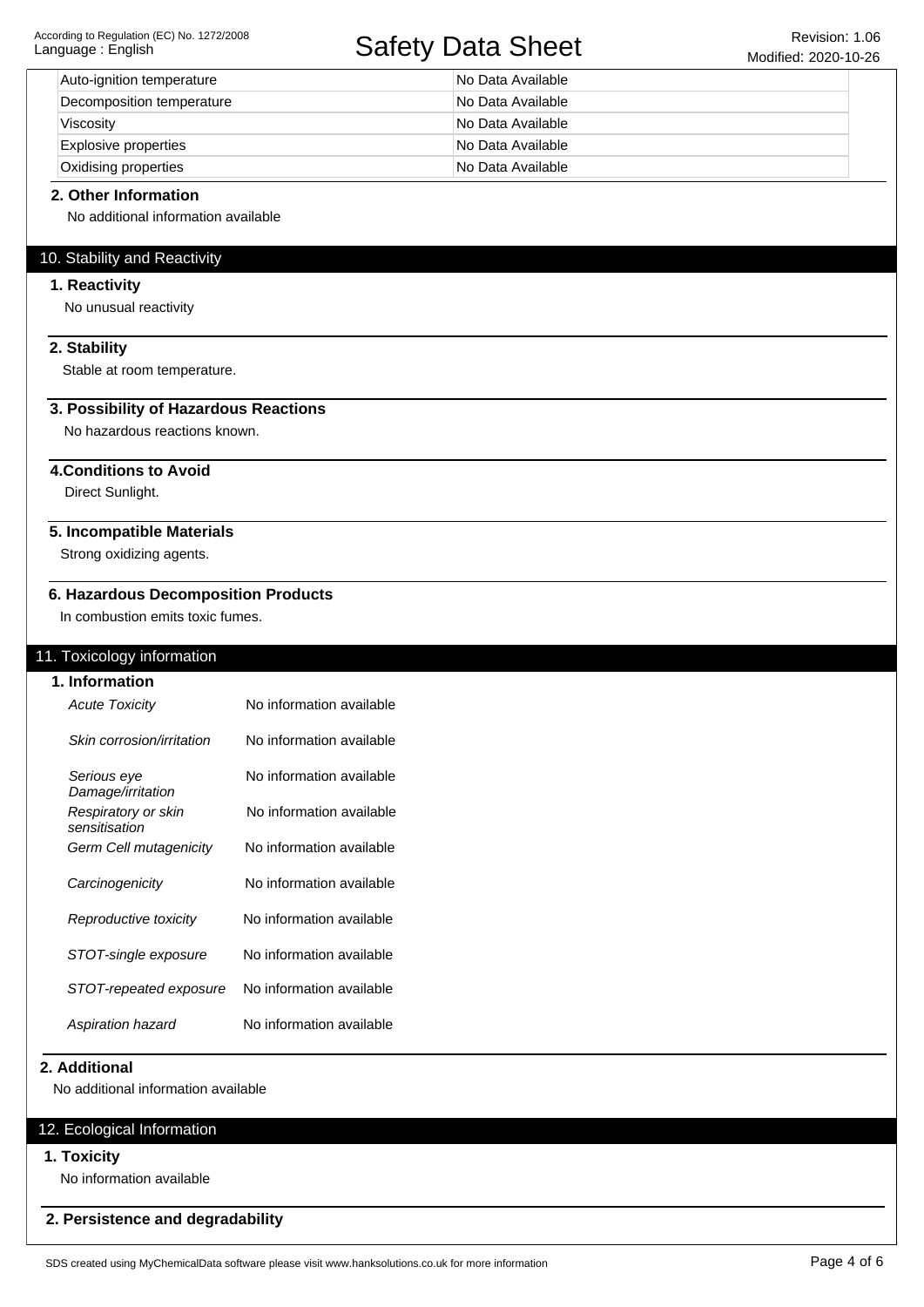#### No information available

## **3. Bio-Accumulative Potential**

No information available

#### **4. Mobility and Soil**

No information available

## **5. Results of PBT & vPvB assessment**

No information available

### **6. Other adverse effects**

No information available

#### 13. Disposal Considerations

#### **1. Waste Treatment Methods**

Consult state, local or national regulations for proper disposal. Disposal Operations

Disposal of Packaging Disposal must be made according to official regulations.

## 14. Transport Information

#### **Air (ICAO)**

Not classified as hazardous for transport

## **Road (ADR)**

Not classified as hazardous for transport

#### **Sea (IMDG)**

Not classified as hazardous for transport

#### 15. Safety, health, environmental and national regulations

## **1. Safety, health, environmental and national regulations:**

Product is not subject to any additional regulations or provisions.

## **2. Safety Assessment**

No Chemical Safety Assessment

## 16. Other Information

## **1. Other Information:**

This safety data sheet complies with the requirements of Regulation (EC) No. 1272/2008

## **3. Disclaimer**